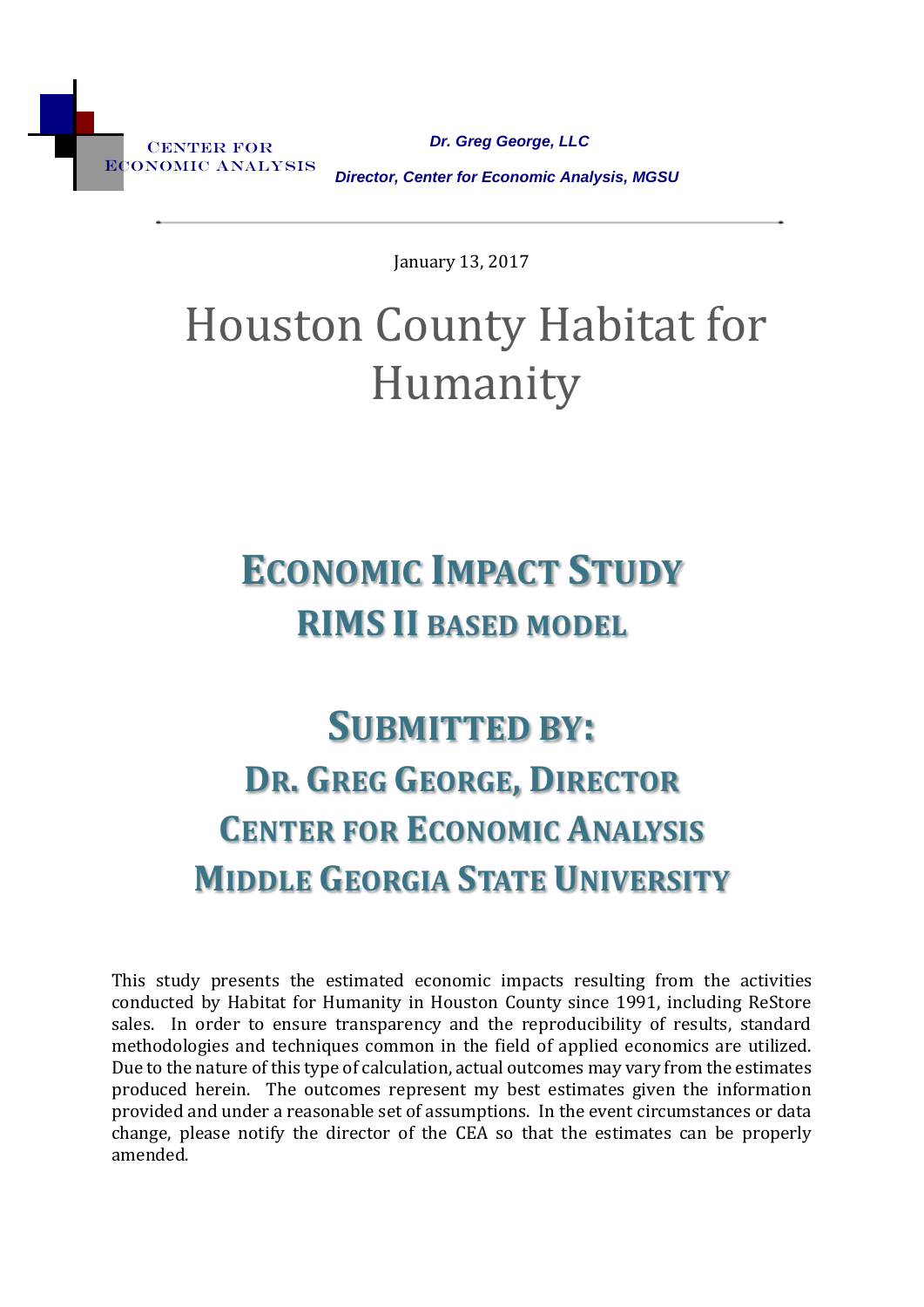# *Table of contents*

# *References*

| 001 | US Department of Commerce, Bureau of Economic Analysis<br>RIMS II Multipliers (2002/2010)<br>Table 2.5 Total Multipliers for Output, Earnings, Employment, and Value Added by<br><b>Industry Aggregation</b><br>State of Georgia (Type II) |
|-----|--------------------------------------------------------------------------------------------------------------------------------------------------------------------------------------------------------------------------------------------|
| 002 | US Department of Commerce, Bureau of Economic Analysis<br><b>REGIONAL MULTIPLIERS</b><br>A User Handbook for the Regional Input-Output Modeling System (RIMS II)<br>Third Edition, March 1997                                              |
| 003 | Wayne P. Miller<br>Economic Multipliers: How Communities Can Use Them for Planning<br>University of Arkansas                                                                                                                               |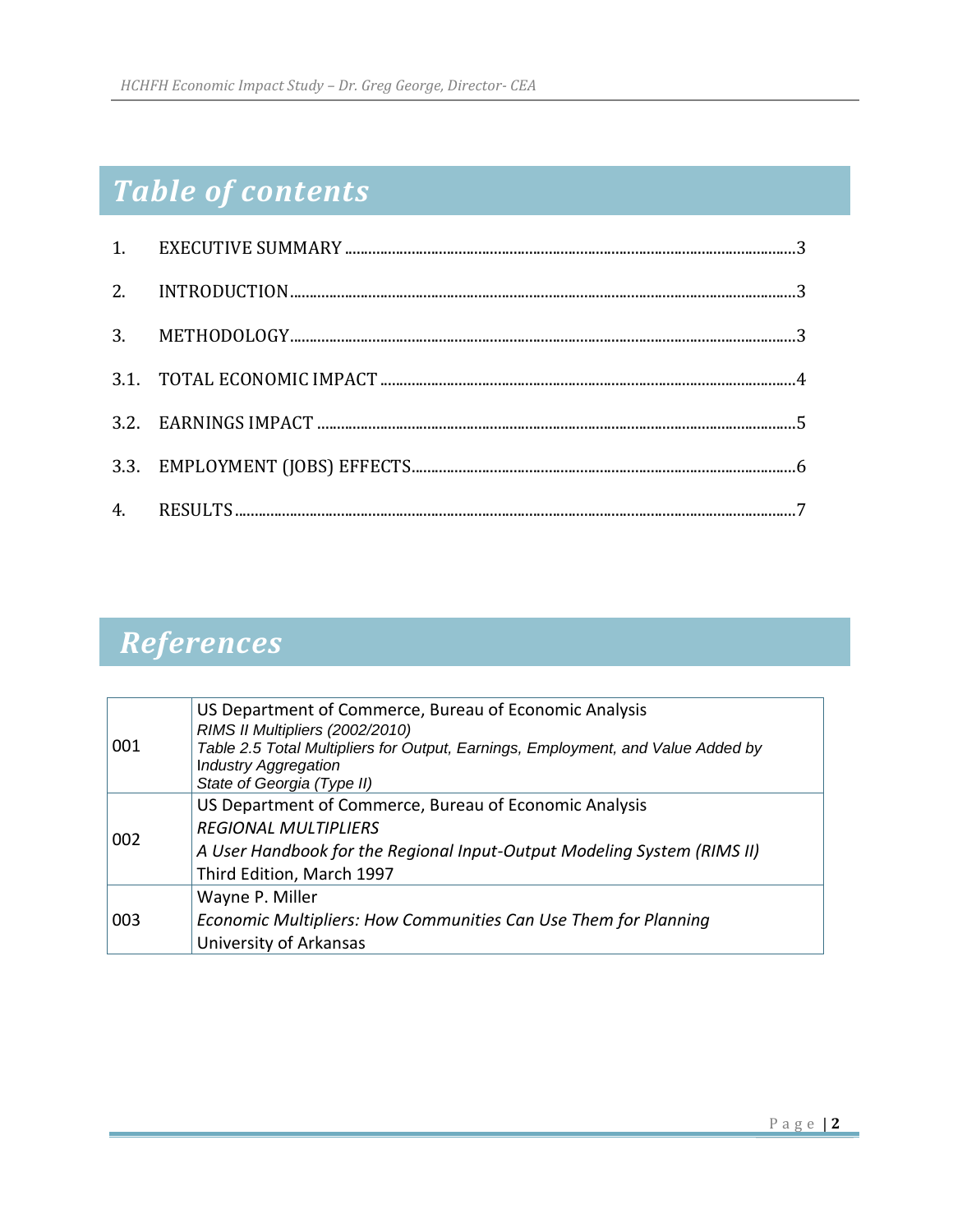## <span id="page-2-0"></span>**1. EXECUTIVE SUMMARY**

This report estimates the economic impact of the Houston County Habitat for Humanity (HCHFH, hereafter) since 1991. Using the Bureau of Economic Analysis's RIMS II multipliers for the state of Georgia, we estimate that the total economic impact since 1991 has been **\$7,257,963**, most of which was concentrated in Houston County. Total earnings in the area rose by an estimated **\$3,563,052**, and a total of **76** total jobs were created as a consequence of HCHFH's contribution to the local economy.

## <span id="page-2-1"></span>**2.INTRODUCTION**

This report is prepared at the request of HCHFH to estimate the economic impact of their activities since 1991. After obtaining the relevant figures from HCHFH, the Bureau of Economic Analysis (BEA) was contacted to generate the relevant RIMS II multipliers for the affected region. Subsequently, the RIMS II multipliers were used to estimate the overall economic impact. The report includes both the impacts of construction activities and their ReStore retail outlet, as well as their contributions in terms of *Social Assistance*.

### **3. METHODOLOGY**

.

<span id="page-2-2"></span>o The BEA has provided five sets of multipliers for the industries in the state. The sheet containing the multipliers is available as an attachment. By the nature of its business, the HCHFH primarily falls into the industrial codes labelled: 230000 (Construction), 4A0000 (Retail Trade) and 624A00 (Community Food, Housing, and other Relief Services, including Rehabilitation Services). More general industrial classifications could be utilized to capture other, less significant elements of HCHFH activities, however, such multipliers might exaggerate the economic impacts of their work.

The BEA divides RIMS II multipliers into five categories, three Final Demand categories and two Direct Effect categories.

The Final Demand multipliers considered for use in this economic impact analysis are the:

 **Output Multiplier**—shows the total dollar change that occurs in all industries in the state for each additional dollar of output produced by a company in a given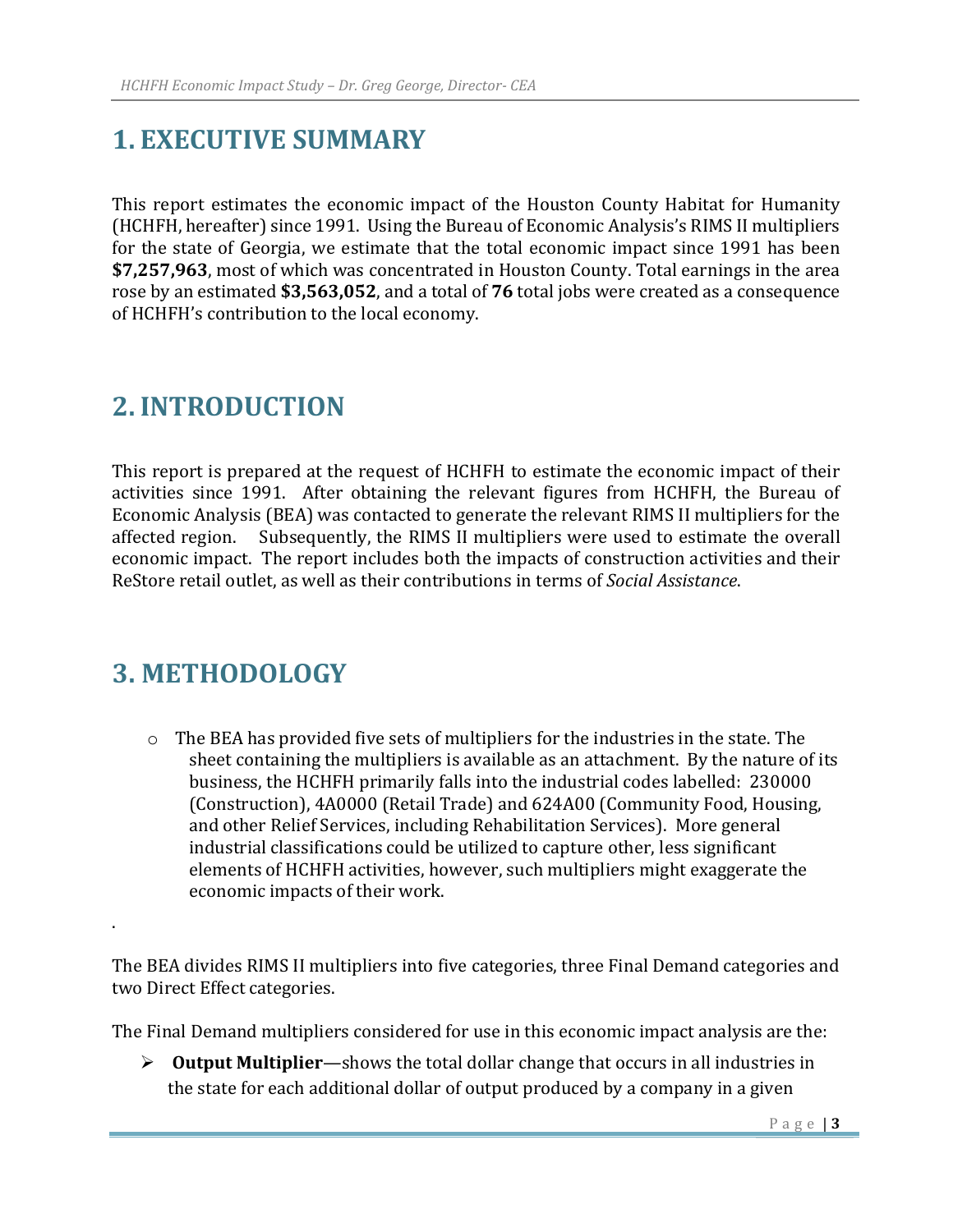industry. In layman's terms, this multiplier shows the total economic impact on the state of each dollar spent by a company in a given industry.

- **Earnings Multiplier**—shows the total dollar change in earnings of households in the state employed by all industries for each additional dollar of output produced by a company in a given industry.
- **Employment Multiplier**—shows the total change in jobs that occurs in all industries in the state for each addition 1 million dollars of output produced by a company in a given industry.

The Direct Effect multipliers considered for use in this economic impact analysis are the:

- **Earnings multiplier**—shows the total change in earnings of households in the state employed by all industries for each additional dollar of earnings paid directly to the households employed by a company in a given industry.
- **Employment Multiplier**—shows the total change in the number of jobs in all industries in the state for each additional job in a given industry. Since the approximate number of jobs associated with each investor is provided, these estimates are included as well.

Following the methodology set forth in the BEA's publication *Regional Multipliers—A User Handbook for the Regional Input-Output Modelling System (RIMS II)*, and the methodology described in *Economic Multipliers: How Communities Can Use Them for Planning*, we use the final demand output multiplier for output effects and earnings, and the direct effect multipliers for the employment numbers. We describe the meaning of multipliers and associated calculations in the following sections. Budget data were provided by HCHFH and multipliers were provided by the U.S. Department of Commerce's Bureau of Economic Analysis.

#### <span id="page-3-0"></span>*2.1. TOTAL ECONOMIC IMPACT*

The total economic impact of an enterprise represents the total new spending generated within the community as a result of a given facility's "export sales." In the context of economic impact modelling, "export sales" refers to sales outside of the studied region, not only international sales. Sales within the region must be excluded, to avoid double-counting. For example, regarding the economic impact of a new restaurant, it would be inappropriate to count all of the sales of the new restaurant as new economic activity, as it is quite feasible (indeed probable) that some of the sales of the new restaurant would come at the expense of sales from existing restaurants. The only relevant number for analysis would be sales (revenues) that are either in excess of existing restaurant revenues, or revenue from sales to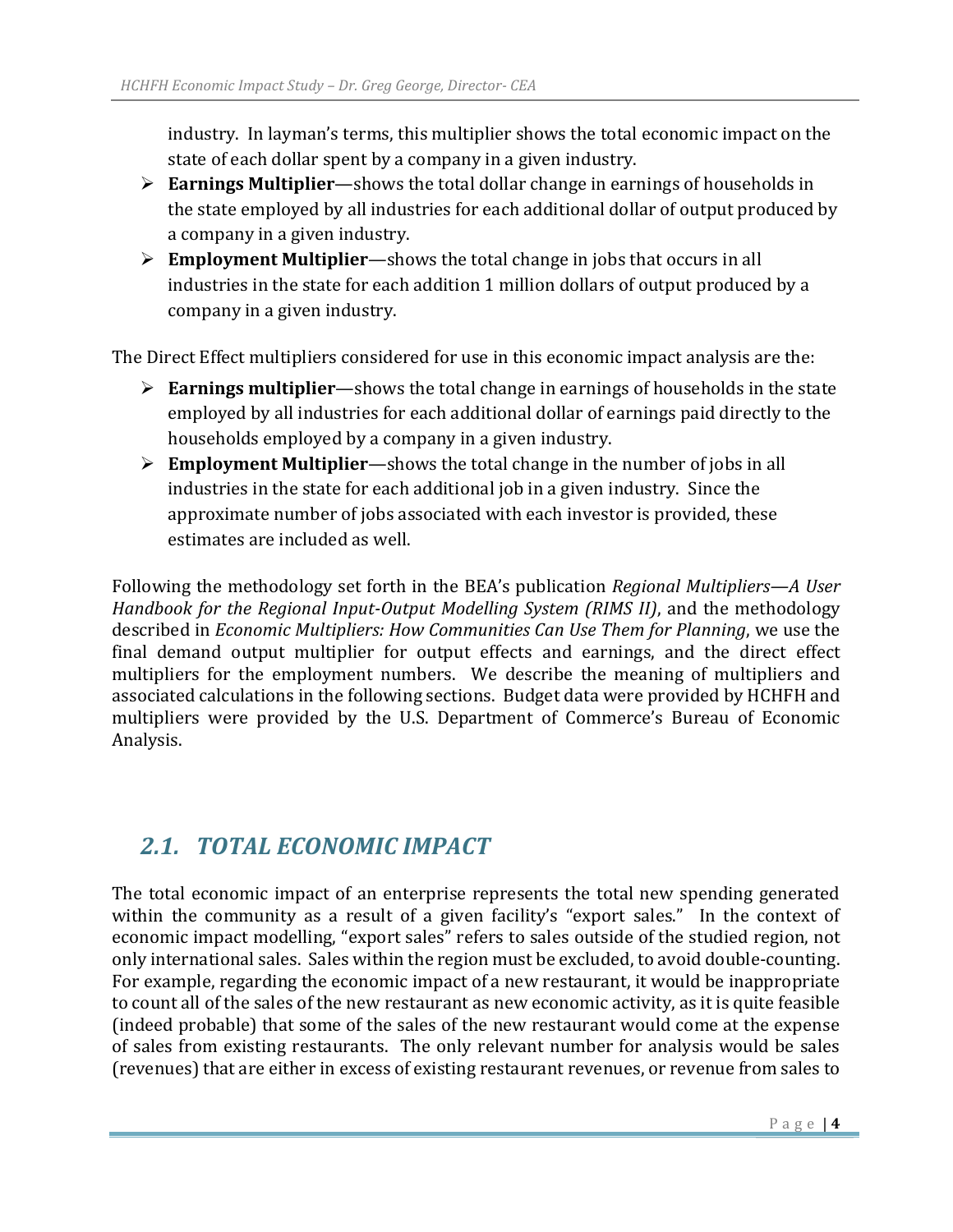customers outside of the region. In the case of HCHFH all business activity is considered to be local, requiring us to use Type I multipliers.

When HCHFH spends on administrative costs and construction, or engages in retail sales, a certain percentage of that activity is spent within the region, whether as payment of salaries, purchases of materials, payment of utilities, etc. The recipients of those funds also spend a certain portion locally creating further economic activity, and the process continues until the funds are exhausted. The total output multiplier generated by RIMS II shows how much economic activity is generated by an additional \$1 of activity generated by HCHFH. Once the multipliers are known, the calculation is straightforward:

#### **TOTAL ECONOMIC IMPACT = GROSS REVENUE (FINAL DEMAND) \* OUTPUT MULTIPLIER**

In the case of HCHFH, the relevant multipliers ranged from 1.44 to 1.64, which means that every additional \$1 spent by HCHFH will result in \$1.44 to \$.164 of economic activity in the region, specifically \$1 is generated by HCHFH (direct effect), and an additional \$0.44 to \$.064 is generated by other businesses in the state (indirect and induced effects). Activity created in the backward-linked industries that supplied HCHFH are classified as indirect effects, while new activity due to an increase in household spending are an example of induced effects.

The total economic impact of all of HCHFH activities since 1991 is estimated to be: **\$7,257,963** in 2017 dollars.

### <span id="page-4-0"></span>*2.2. EARNINGS IMPACT*

As HCHFH conducts its operations, it pays out compensation to its employees and hires. Its employees and hires spend part of their compensation locally, hence boosting the revenues of local businesses. Increased revenues of local businesses lead to higher earnings for their employees as well. Those employees will spend portions of the increase locally, generating additional increases in revenue and related increases in earnings, and so on. In the end, as results of the increased earnings of HCHFH employees and hires, total earnings in the state will increase more than the initial increase provided by HCHFH.

There are two methods for calculating the earnings effect. One is to use revenues as a base and multiply them by the final demand earnings multiplier. The other method is to use projected earnings (compensation of employees) as a base and multiply them by the direct effects earnings multiplier. When data on projected earnings is available, this method is preferable. Since HCHFH did not provide complete data on proposed earnings of employees and hires for every year, we use the final demand multiplier to calculate the total earnings impact. The calculation is as follows: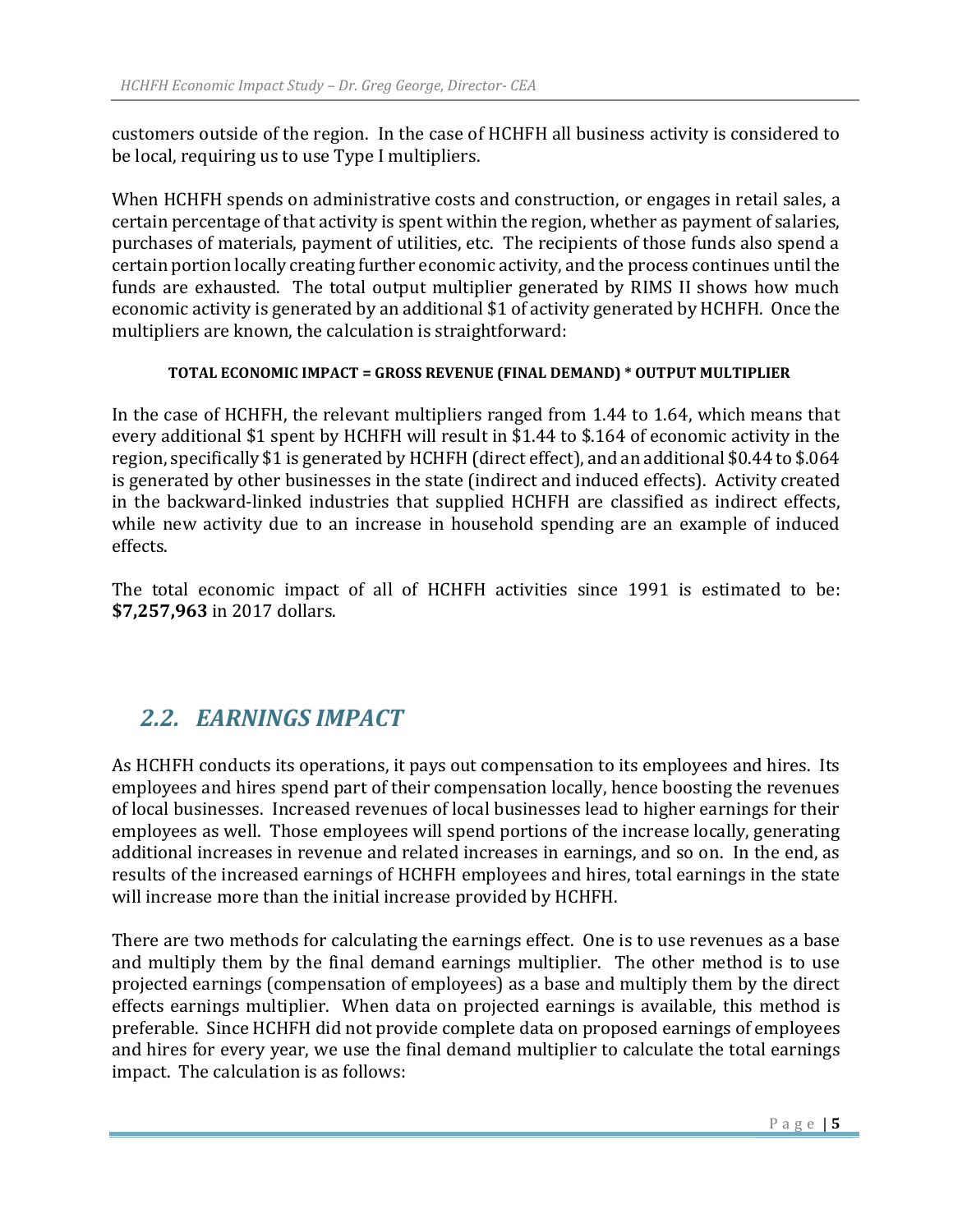#### **TOTAL EARNINGS IMPACT = EMPLOYMENT EXPENSES \* FINAL DEMAND EARNINGS MULTIPLIER**

The relevant multipliers for HCHFH ranged from 0.47 to 0.56. This means that every \$1 spent by HCHFH is expected to generate \$0.47 to \$0.56 of total earnings of employees in the state. This includes direct effects, indirect and induced effects. Earnings created in the backward-linked industries that will supply HCHFH are classified as indirect effects, while new earnings due to an increase in household spending are an example of induced effects. Total earnings impacts since 1991 are estimated to be **\$3,536,052** in 2017 dollars.

### <span id="page-5-0"></span>*2.3. EMPLOYMENT (JOBS) EFFECTS*

All the activity mentioned above ultimately leads to the creation of jobs. First, HCHFH directly employed workers needed to carry out its operations. The economic activity at HCHFH as well as the local spending of its employees, results in other businesses facing increased demand, and therefore had to hire additional employees. Hence, jobs were created both at HCHFH (direct effect) and in other local businesses as the funds were spent first by HCFHF, and subsequently by businesses and employees benefiting from increased revenues from indirect and induced effects. Jobs created in the backward-linked industries that supplied HCHFH are classified as indirect effects, while new jobs created due to an increase in household spending are an example of induced effects. Ultimately, the total number of jobs created in the region will exceed the number of employees actually hired by HCHFH.

As with earnings, there are two methods to calculate total job creation. The first method involves using revenue or expenditures as a base and multiplying it by the final-demand employment multiplier. The other method is taking the number of employees that HCHFH actually hired and multiplying it by the direct-effect employment multiplier. Since complete employment records were unavailable at the time of this report, we used the final demand multiplier to calculate the total jobs impact. The calculation is as follows:

#### *TOTAL JOBS CREATED = TOTAL EXPENDITURES/1,000,000 \* FINAL DEMAND EMPLOYMENT MULTIPLIER*

The relevant multiplier for this report ranged from 13.8 to 22.5. This means that for every \$1,000,000 of economic expenditure, 13.8 to 22.5 jobs were created in the region. This includes direct, indirect and induced jobs. Column H of Table 1 shows the total earnings that will be generated in Georgia annually and in total over the 5-year period.